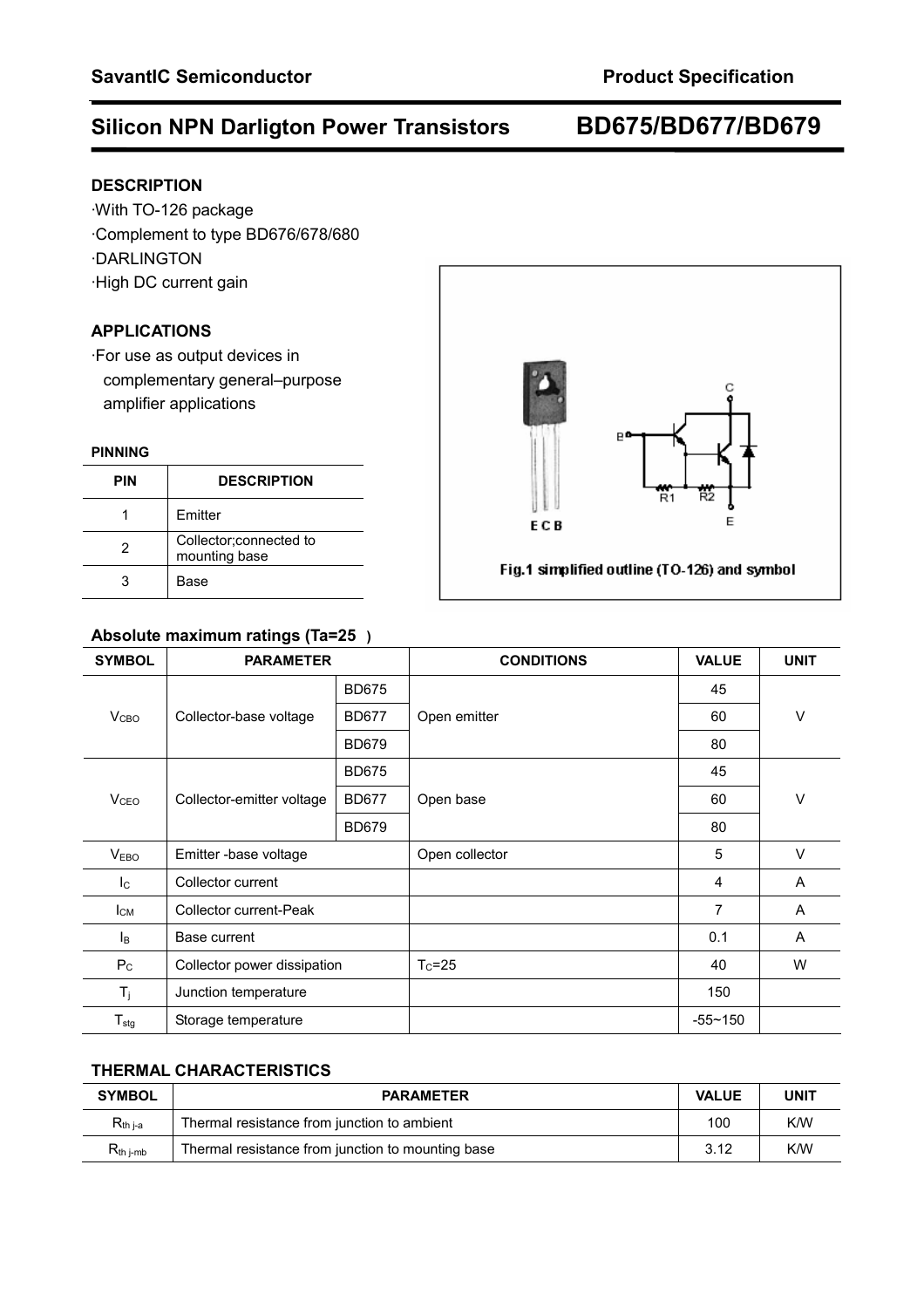# **Silicon NPN Darligton Power Transistors BD675/BD677/BD679**

## **CHARACTERISTICS**

## **Tj=25 unless otherwise specified**

| <b>SYMBOL</b>      | <b>PARAMETER</b>                       |              | <b>CONDITIONS</b>                                                           | <b>MIN</b> | TYP. | <b>MAX</b> | <b>UNIT</b>    |
|--------------------|----------------------------------------|--------------|-----------------------------------------------------------------------------|------------|------|------------|----------------|
| $V_{(BR)CEO}$      | Collector-emitter<br>breakdown voltage | <b>BD675</b> | $I_C = 100$ mA; $I_B = 0$                                                   | 45         |      |            |                |
|                    |                                        | <b>BD677</b> |                                                                             | 60         |      |            | $\vee$         |
|                    |                                        | <b>BD679</b> |                                                                             | 80         |      |            |                |
| $V_{(BR)CBO}$      | Collector-base<br>breakdown voltage    | <b>BD675</b> | $I_{C}$ =1mA; $I_{F}$ =0                                                    | 45         |      |            |                |
|                    |                                        | <b>BD677</b> |                                                                             | 60         |      |            | $\vee$         |
|                    |                                        | <b>BD679</b> |                                                                             | 80         |      |            |                |
| $V_{(BR)EBO}$      | Emitter-base breakdown voltage         |              | $IE=5mA; IC=0$                                                              | 5          |      |            | $\vee$         |
| V <sub>CEsat</sub> | Collector-emitter saturation voltage   |              | $I_C = 1.5A$ ; $I_B = 30mA$                                                 |            |      | 2.5        | $\vee$         |
| $V_{BE(on)}$       | Base-emitter on voltage                |              | $I_C = 1.5A$ ; $V_{CE} = 3V$                                                |            |      | 2.5        | $\vee$         |
| I <sub>CBO</sub>   | Collector cut-off current              |              | V <sub>CB</sub> =rated BV <sub>CBO</sub> ; I <sub>E</sub> =0<br>$T_a = 100$ |            |      | 0.2<br>2.0 | m <sub>A</sub> |
| I <sub>CEO</sub>   | Collector cut-off current              |              | $V_{CE}$ =1/2rated BV <sub>CEO</sub> ; $I_B$ =0                             |            |      | 0.5        | mA             |
| <b>IEBO</b>        | Emitter cut-off current                |              | $V_{EB} = 5V$ ; $I_C = 0$                                                   |            |      | 5.0        | mA             |
| $h_{FE}$           | DC current gain                        |              | $I_C = 1.5A$ ; $V_{CE} = 3V$                                                | 750        |      |            |                |